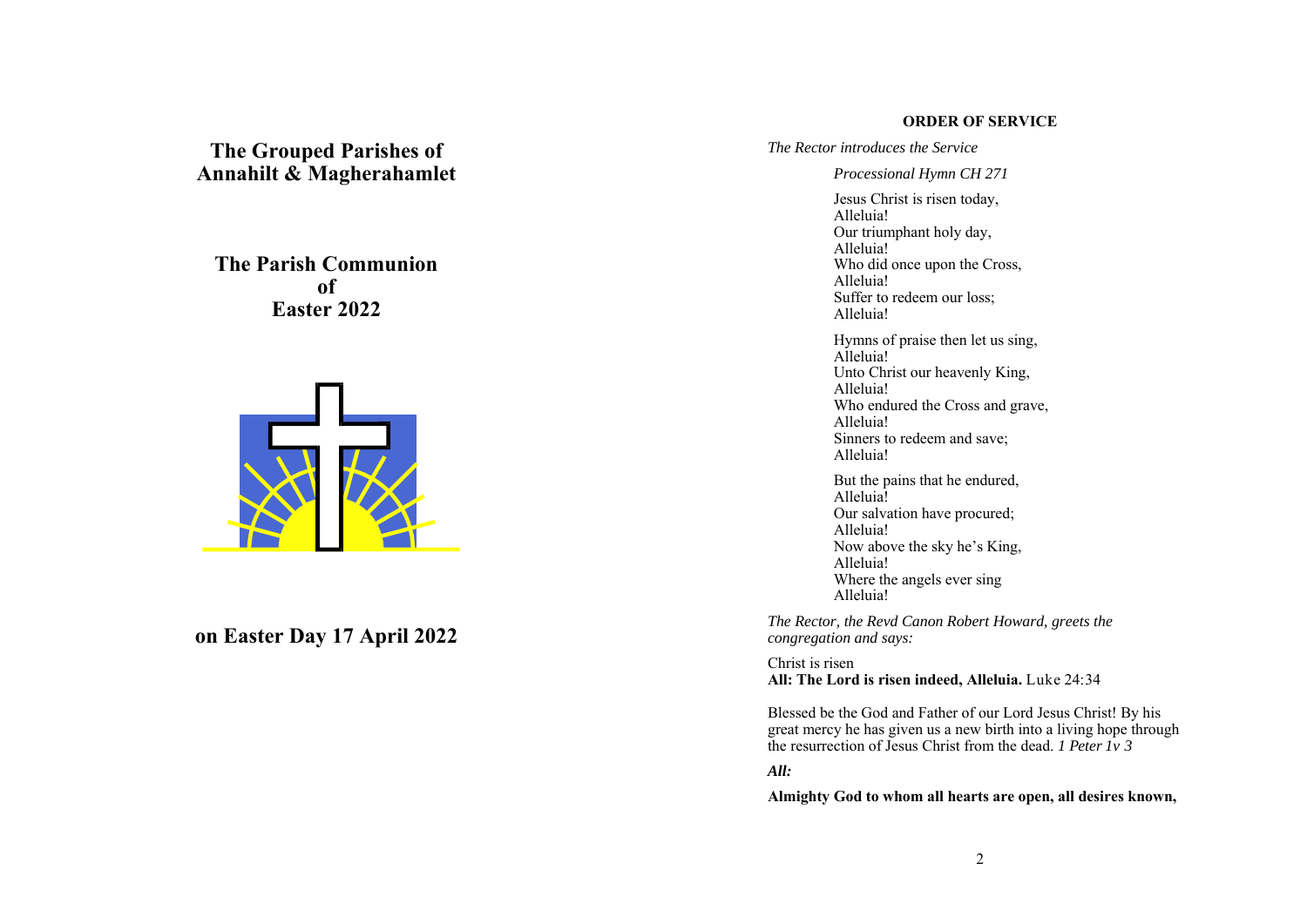**and from whom no secrets are hidden: Cleanse the thoughts of our hearts by the inspiration of your Holy Spirit, that we may perfectly love you, and worthily magnify your holy name: through Christ our Lord. Amen** 

### *Penitence*

Hear what our Lord Jesus Christ says:

You shall love the Lord your God with all your heart and with all your soul and with all your mind. This is the first and great commandment. And the second is like it. You shall love your neighbour as yourself. On these two commandments depend all the law and the prophets. Matt. 22:37-39

### **Lord, have mercy on us, and write these your laws in our hearts.**

God so loved the world that he gave his only Son Jesus Christ to save us from our sins, to intercede for us in heaven, and to bring us to eternal life.

Let us then confess our sins in penitence and faith, firmly resolved to keep God's commandments, and to live in love and peace:

*Kneel* 

### *Silence*

**Almighty God, our heavenly Father, we have sinned in thought and word and deed, and in what we have left undone. We are truly sorry, and we humbly repent. For the sake of your Son, Jesus Christ, have mercy on us and forgive us, that we may walk in newness of life to the glory of your name. Amen.** 

Almighty God, who forgives all who truly repent, have mercy on you, pardon and deliver you from all your sins, confirm and strengthen you in all goodness, and keep you in eternal life; through Jesus Christ our Lord. **Amen.** 

*Stand*

## *(All Sing)*

**Glory to God in the highest, and peace to God's people on earth.** 

**Lord God, heavenly King, almighty God and Father, we worship you, we give you thanks, we praise you for your glory.**  **Lord Jesus Christ, only Son of the Father, Lord God, Lamb of God, you take away the sin of the world: have mercy on us; you are seated at the right hand of the Father: receive our prayer.**

**For you alone are the Holy One, you alone are the Lord, you alone are the Most High, Jesus Christ, with the Holy Spirit, in the glory of God the Father. Amen**

# *The Collect of the Day*

Almighty God, through your only-begotten Son Jesus Christ you have overcome death and opened to us the gate of everlasting life: Grant that, as by your grace going before us you put into our minds good desires, so by your continual help we may bring them to good effect; through Jesus Christ our Risen Lord who is alive and reigns with you and the Holy Spirit, one God, now and for ever. **Amen**

The Old Testament Reading is from the book of the prophet Isaiah Chapter 65 beginning at verse 25.

For I am about to create new heavens a new earth; the former things shall not be remembered come to mind. But be glad and rejoice for ever what I am creating; for I am about to create Jerusalem as a joy, its people as a delight. I will rejoice in Jerusalem, delight in my people; no more shall the sound of weeping be heard in it, the cry of distress. No more shall there be in it infant that lives but a few, an old person who does not live out a lifetime; for one who dies at a hundred years will be considered a youth, one who falls short of a hundred will be considered accursed. They shall build houses and inhabit them; they shall plant vineyards and eat their fruit. They shall not build and another inhabit; shall not plant and another; for like the days of a tree shall the days of my people be, my chosen shall long enjoy the work of their hands. They shall not labour in vain,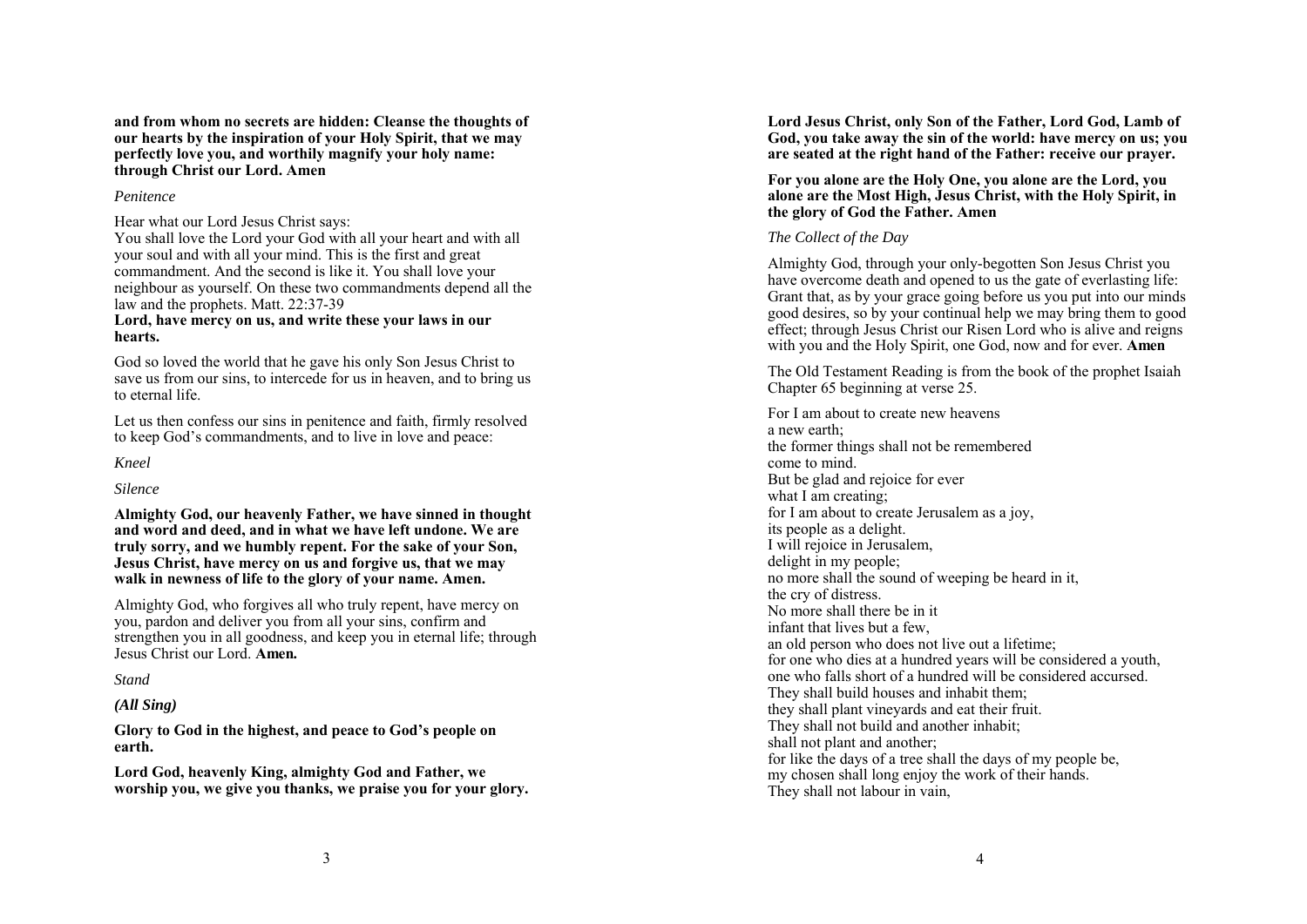bear children for calamity; for they shall be offspring blessed by the Lord their descendants as well. Before they call I will answer, they are yet speaking I will. The wolf and the lamb shall feed together, lion shall eat straw like the; the serpent—its food shall be! They shall not hurt or destroy all my holy mountain, says the Lord.

This is the word of the Lord **Thanks be to God** 

#### *The Easter Anthems*

Christ our passover is | sacri • ficed | for us; therefore | let us | keep the | feast, Not with the old leaven nor with the leaven of  $|$  malice  $\bullet$  and wickedness; but with the unleavened bread | of sin | cerity • and | truth. Christ being raised from the dead  $\vert$  dieth • no  $\vert$  more: death hath no | more do | minion | over him. For in that he died he died unto  $|\sin|$  once: but in that he liveth he | liveth | unto | God. Likewise reckon ye also yourselves to be dead indeed | unto | sin: but alive unto God through | Jesus | Christ our | Lord. Christ is | risen • from the | dead: and become the first | fruits of | them that | slept. For since by | man came | death: by man came also the resur | rection| of the | dead. For as in Adam | all | die: even so in Christ shall | all be | made a | live. Glory to the Father and | to the | Son: and | to the | Holy | Spirit; as it was in the be  $|$  ginning is  $|$  now: and shall be for  $|$  ever. A-| men

The Epistle is from book of the Acts of the Apostles chapter 10 beginning at verse 34

Then Peter began to speak to them: "I truly understand that God shows no partiality, but in every nation anyone who fears him and does what is right is acceptable to him. You know the message he

sent to the people of Israel, preaching peace by Jesus Christ--he is Lord of all. That message spread throughout Judea, beginning in Galilee after the baptism that John announced: how God anointed Jesus of Nazareth with the Holy Spirit and with power; how he went about doing good and healing all who were oppressed by the devil, for God was with him. We are witnesses to all that he did both in Judea and in Jerusalem. They put him to death by hanging him on a tree; but God raised him on the third day and allowed him to appear, not to all the people but to us who were chosen by God as witnesses, and who ate and drank with him after he rose from the dead. He commanded us to preach to the people and to testify that he is the one ordained by God as judge of the living and the dead. All the prophets testify about him that everyone who believes in him receives forgiveness of sins through his name."

This is the word of the Lord **Thanks be to God** 

# *Gradual Hymn T&P 129*

Sing, choirs of heaven! Let saints and angels sing. Around God's throne exult in harmony. Now Jesus Christ is risen from the grave. Salute your King in glorious symphony.

Sing, choirs of earth! Behold, your light has come! The glory of the Lord shines radiantly. Lift up your hearts, for Christ has conquered death. The night is past: the day of life is here.

Sing, church of God! Exult with joy outpoured. The gospel trumpets tell of victory won. Your Saviour lives: he's with you evermore. Let all God's people shout the long Amen.

*All remain standing for the reading of the Gospel.* 

Hear the Gospel of our Saviour Christ, according to St Luke chapter 24 beginning at verse 1. **All sing: Glory to you, Lord Jesus Christ** 

But on the first day of the week, at early dawn, they came to the tomb, taking the spices that they had prepared. found the stone rolled away from the tomb, when they went in, they did not find the body. While they were perplexed about this, suddenly two men in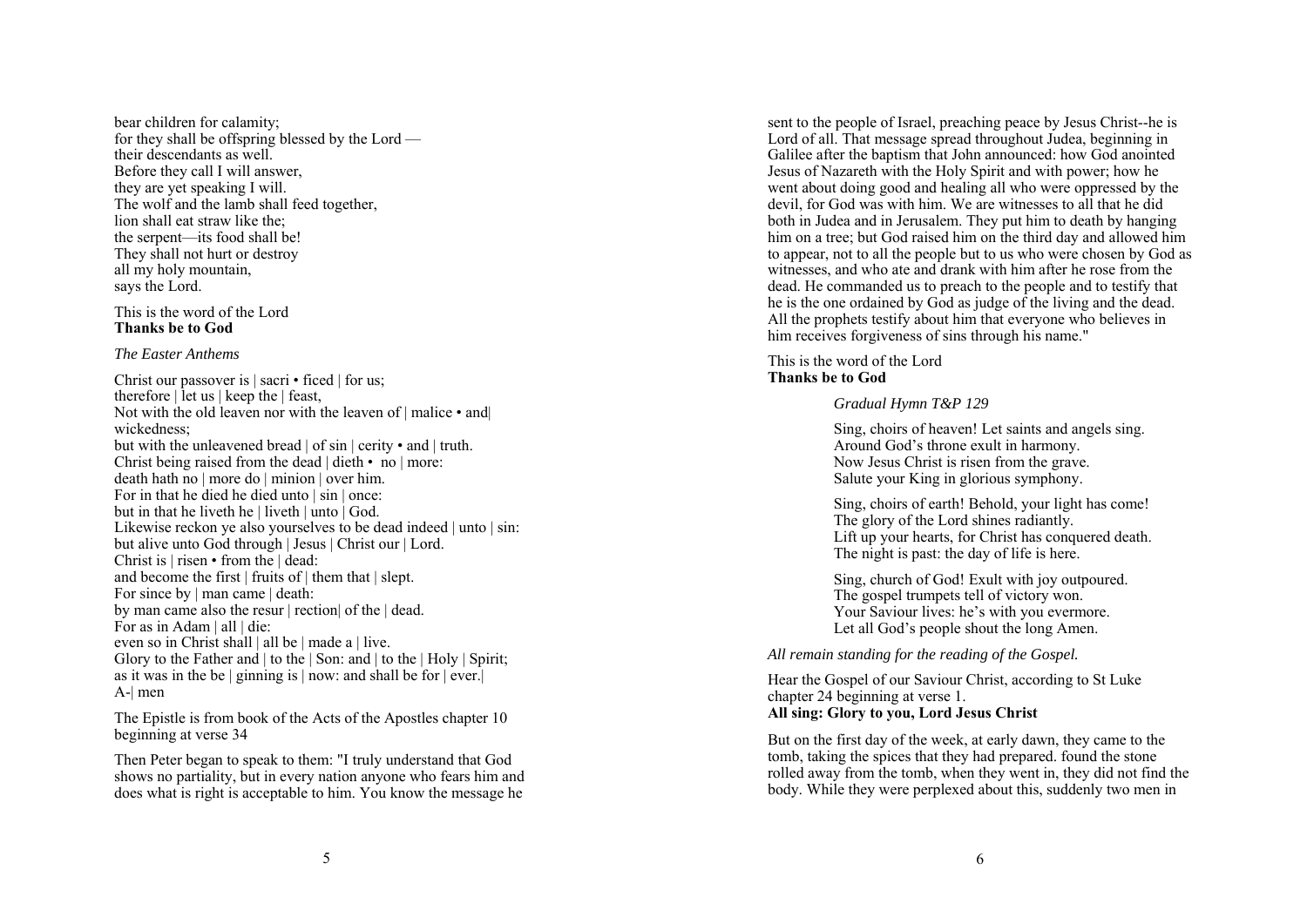dazzling clothes stood beside them. women terrified and bowed their faces to the ground, but the mento them, 'Why do you look for the living among the dead? He is not here, but has risen. how he told you, while he was still in Galilee, the Son of Man must be handed over to sinners, and be crucified, and on the third day rise again.' Then they remembered his words, returning from the tomb, they told all this to the eleven and to all the rest.it was Mary Magdalene, Joanna, Mary the mother of James, and the other women with them who told this to the apostles. These words seemed to them an idle tale, and they did not believe them. Peter got up and ran to the tomb; stooping and looking in, he saw the linen cloths by themselves; then he went home, amazed at what had happened.

This is the Gospel of the Lord **All Sing: Praise to you, Lord Jesus Christ** 

*The Sermon* The Rector

### *The Nicene Creed*

**We believe in one God, the Father, the Almighty, maker of heaven and earth, of all that is, seen and unseen.** 

**We believe in one Lord, Jesus Christ, the only Son of God, eternally begotten of the Father, God from God, Light from Light, true God from true God, begotten not made, of one Being with the Father. Through him all things were made. For us and for our salvation he came down from heaven; was incarnate by the Holy Spirit of the Virgin Mary, and was made man. For our sake he was crucified under Pontius Pilate; he suffered death and was buried. On the third day he rose again in accordance with the Scriptures; he ascended into heaven and is seated at the right hand of the Father. He will come again in glory to judge the living and the dead, and his kingdom will have no end.** 

**We believe in the Holy Spirit, the Lord, the giver of life, who proceeds from the Father and the Son, who with the Father and the Son is worshipped and glorified, who has spoken through the Prophets. We believe in one holy catholic and apostolic Church. We acknowledge one baptism for the forgiveness of sins. We look for the resurrection of the dead, and the life of the world to come. Amen.** 

## The Prayers of the People

### *The Rector says*

Almighty God, our heavenly Father, you promised through your Son Jesus Christ to hear the prayers of those who ask in faith. We pray for the church as we celebrate Christ's resurrection. Today we especially remember this Group of Parishes and the Parish of St John, Lurgan. We pray for all Christian communities that they may experience a renewed spirit of commitment and faith. Wherever there is religious persecution, darkness or despair, may the golden dawn of the resurrection transform all things.

# Lord of life **Fill us with your love**

We pray that in a world which we have filled with violence and hostility, the joy of resurrection may be made known. We pray for Ukraine and other places where there is war or conflict. We pray for love in response to hatred, for trust in place of suspicion, and for reconciliation where there are tensions and division.

# Lord of life **Fill us with your love**

We pray for our local communities – our schools, businesses and homes. May the light of Easter illumine the shadows of our relationships so that the love which conquers death may bind us together in a spirit of mutual respect and understanding.

# Lord of life **Fill us with your love**

We pray for those who are ill, those who are lost, those who are weary or sick in body or mind. We pray for those who are frightened or who are without faith to sustain them. We pray for all victims of natural disasters. Give your Easter peace to all who are in need that they may find life and wholeness in your saving strength.

### Lord of life **Fill us with your love**

We remember those who have died, those whose faith sustained them in life. May we too rediscover the hope which makes us fully alive and attuned to the power of your risen Son.

Lord of life **Fill us with your love**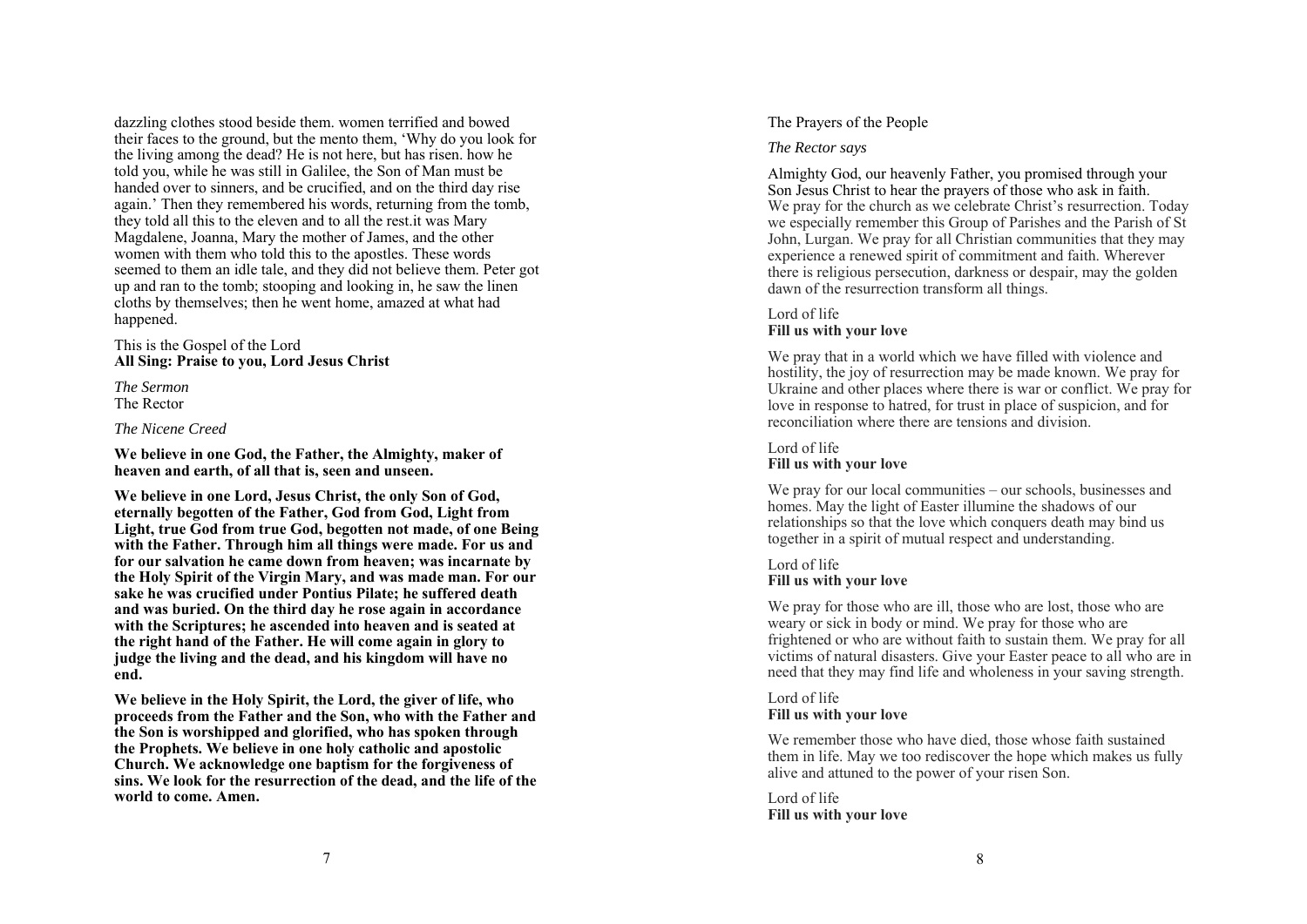### *The Rector says:*

Accept our prayers through Jesus Christ our Lord who taught us to pray: **Our Father, who art in heaven, hallowed be thy name, thy kingdom come, thy will be done, on earth as it is in heaven. Give us this day our daily bread. And forgive us our trespasses as we forgive those who trespass against us. And lead us not into temptation but deliver us from evil. For thine is the kingdom the power and the glory for ever and ever. Amen.** 

**We do not presume to come to this your table, merciful Lord trusting in our own righteousness but in your manifold and great mercies. We are not worthy so much as to gather up the crumbs under your table. But you are the same Lord whose nature is always to have mercy. Grant us therefore, gracious Lord, so to eat the flesh of your dear Son Jesus Christ and to drink his blood that our sinful bodies may be made clean by his body, and our souls washed through his most precious blood, and that we may evermore dwell in him and he in us. Amen.**

### *Stand*

The risen Christ came and stood among his disciples and said, Peace be with you. Then they were glad when they saw the Lord. *John 20 v 19, 20*

The peace which Jesus brought through his rising again on Easter Day be with you all. **And also with you.** 

# *Celebrating at the Lord's Table*

*Hymn CH 254* 

At the Lamb's high feast we sing praise to our victorious King, who hath washed us in the tide flowing from his piercèd side.

Praise we him, whose love divine gives his guests his blood for wine, gives his body for the feast; Christ the victim, Christ the priest.

Where the paschal blood is poured, death's dark angel sheathes his sword; Israel's hosts triumphant go through the wave that drowns the foe. Praise we Christ, whose blood was shed, paschal victim, paschal bread; with sincerity and love eat we manna from above.

Mighty victim from on high, hell's fierce powers beneath thee lie; thou hast conquered in the fight; thou hast brought us life and light. Now no more can death appal. now no more the grave enthral; thou hast opened paradise, and in thee thy saints shall rise.

Easter triumph, Easter joy, sin alone can this destroy; from sin's power do thou set free souls new-born, O Lord, in thee. Hymns of glory and of praise, risen Lord, to thee we raise; holy Father, praise to thee, with the Spirit, ever be.

*The Taking of the Bread and Wine* 

Christ our Passover has been sacrificed for us

## **Therefore let us celebrate the feast.**

*The Great Thanksgiving* 

*The congregation may kneel* 

The Lord is here. **His spirit is with us.**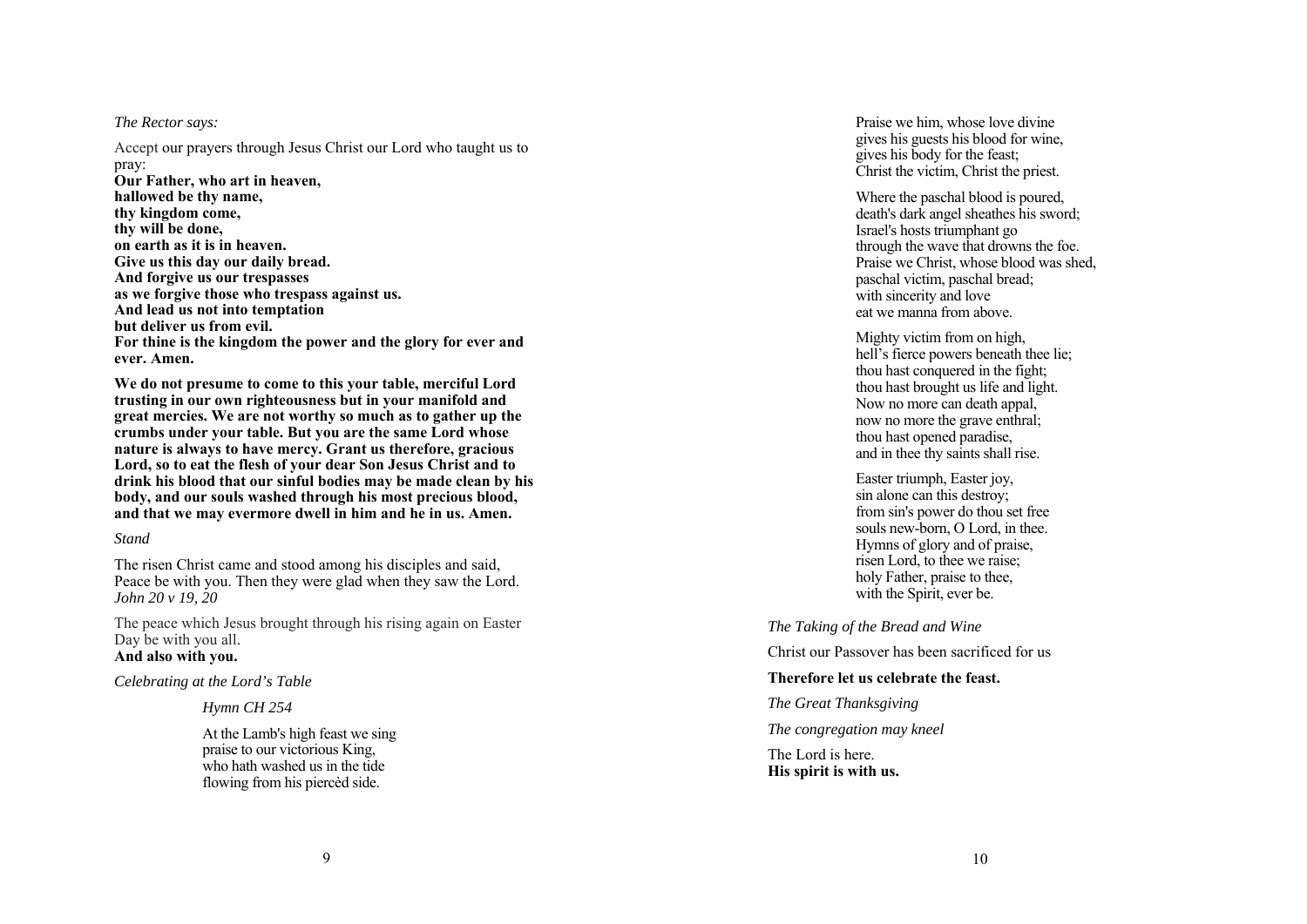### Lift up your hearts. **We lift them to the Lord.**

### Let us give thanks to the Lord our God **It is right to give our thanks and praise.**

Father, almighty and everliving God, at all times and in all places it is right to give you thanks and praise:

And above all we praise you for the glorious resurrection of your Son Jesus Christ our Lord, the true Pascal Lamb who was sacrificed for us; by dying he destroyed our death; by rising he restored our life:

And so with all your people, with angels and archangels, and with all the company of heaven, we proclaim your great and glorious name, for ever praising you and singing:

> **Holy, holy, holy Lord, God of power and might, Holy, holy, holy Lord, God of power and might. Heaven and earth are full, full of your glory. Hosanna in the highest! Hosanna in the highest! Blessed is he who comes in the name of the Lord. Hosanna in the highest! Hosanna in the highest!**

Blessed are you, Father, the creator and sustainer of all things; you made us in your own image, male and female you created us; even when we turned away from you, you never ceased to care for us, but in your love and mercy you freed us from the slavery of sin, giving your only begotten Son to become man and suffer death on the cross to redeem us: he made there the one complete and allsufficient sacrifice for the sins of the whole world: he instituted, and in his holy Gospel commanded us to continue, a perpetual memory of his precious death until he comes again.

On the night that he was betrayed he took bread; and when he had given thanks to you, he broke it, and gave it to his disciples, saying, Take, eat, this is my body which is given for you. Do this in remembrance of me.

In the same way, after supper he took the cup; and when he had given thanks to you, he gave it to them, saying, Drink this, all of you, for this is my blood of the new covenant which is shed for you and for many for the forgiveness of sins. Do this, as often as you drink it, in remembrance of me.

Therefore, Father, with this bread and this cup we do as Christ your Son commanded: **we remember his passion and death, we celebrate his resurrection and ascension, and we look for the coming of his kingdom.** 

Accept through him, our great high priest this our sacrifice of praise and thanksgiving; and as we eat and drink these holy gifts, grant by the power of the life-giving Spirit that we may be made one in your holy Church and partakers of the body and blood of your Son, that he may dwell in us and we in him:

Through the same Jesus Christ our Lord, by whom, and with whom, and in whom, in the unity of the Holy Spirit, **all honour and glory are yours, Almighty Father, for ever and ever. Amen.** 

# *The Breaking of the Bread*

The bread which we break is a sharing in the body of Christ. **We, being many, are one body for we all share in the one bread.**

Draw near with faith. Receive the body of our Lord Jesus Christ which he gave for you, and his blood which he shed for you. Remember that he died for you, and feed on him in your hearts by faith with thanksgiving.

## *Communion is received*

Living God, who for our redemption gave your only-begotten Son to the death of the cross, and by his glorious resurrection have delivered us from the power of our enemy: grant us so to die daily unto sin, that we may evermore live with him in the joy of his risen life; through Jesus Christ our Lord. **Amen.** 

**Almighty God, we thank you for feeding us with the spiritual food of the body and blood of your Son Jesus Christ. Through him we offer you our souls and bodies to be a living sacrifice. Send us out in the power of your Spirit to live and work to your praise and glory. Amen.**